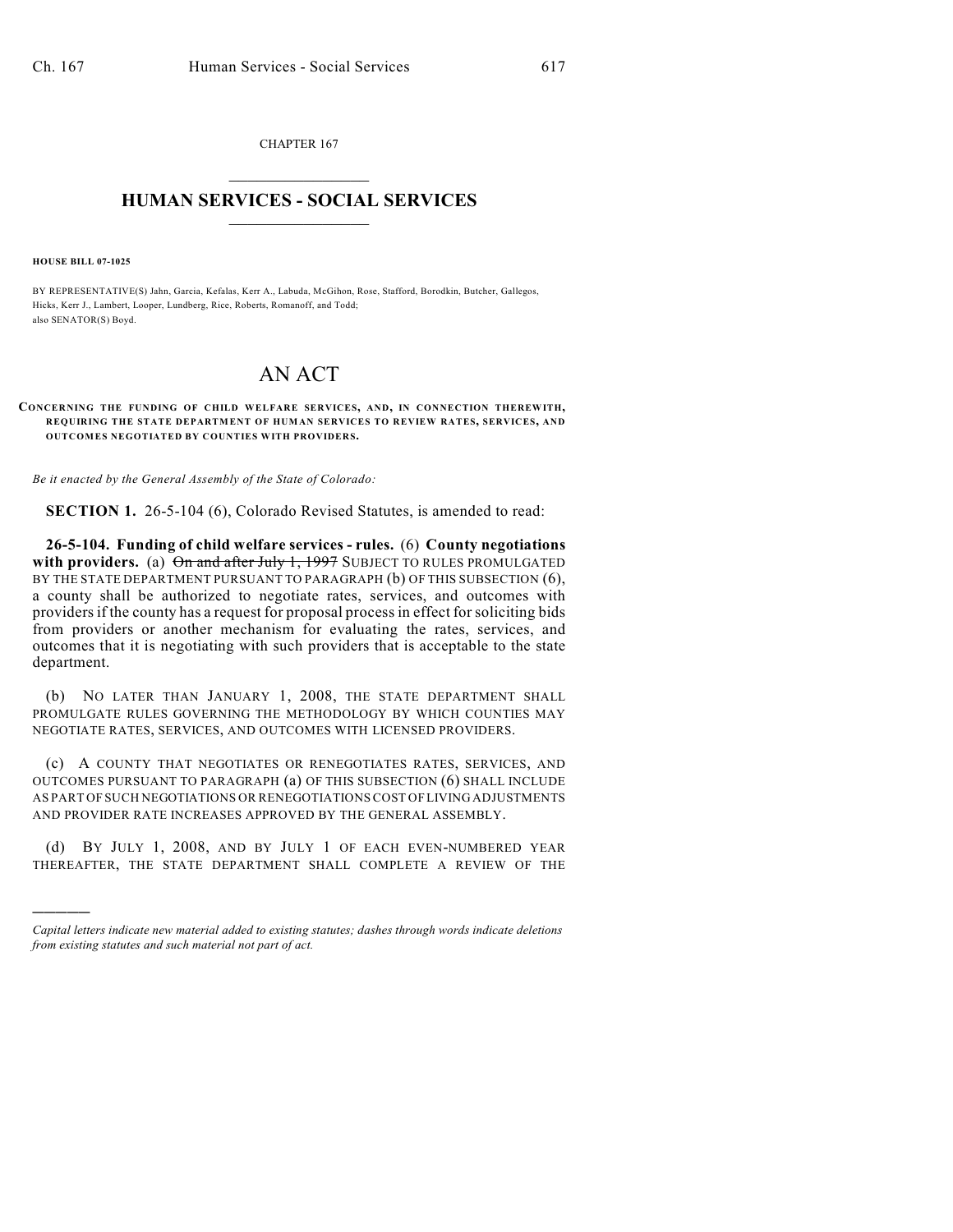METHODOLOGY BY WHICH COUNTIES NEGOTIATE RATES, SERVICES, AND OUTCOMES WITH LICENSED PROVIDERS, WHICH METHODOLOGY IS GOVERNED BY RULES PROMULGATED BY THE STATE DEPARTMENT PURSUANT TO PARAGRAPH (b) OF THIS SUBSECTION (6). IN PREPARING FOR AND CONDUCTING THE REVIEW, THE STATE DEPARTMENT SHALL INVITE AND ACCEPT THE PARTICIPATION OF REPRESENTATIVES OF THE COUNTIES AND THE PROVIDER COMMUNITY.

**SECTION 2.** 25.5-4-406 (1) (a), (2), and (3), Colorado Revised Statutes, are amended to read:

**25.5-4-406. Rate setting - medicaid residential treatment service providers - monitoring and auditing - report.** (1) The state department shall approve a rate-setting process consistent with medicaid requirements for providers of medicaid residential treatment services in the state of Colorado as developed by the department of human services. The rate-setting process developed pursuant to this section may include, but shall not be limited to:

(a) A range for reimbursement that represents a base-treatment rate for serving a child who is subject to out-of-home placement due to dependency and neglect, a child placed in a residential child care facility pursuant to the "Child Mental Health Treatment Act", article 10.3 of title 27, C.R.S., or a child who has been adjudicated a delinquent, which includes a defined service package and does not link the rate to the child's evaluation or assessment TO MEET THE NEEDS OF THE CHILD;

(2) The medicaid rate-setting process approved by the state department shall include recommendations for a two- or three-year implementation timeline with implementation beginning in state fiscal year  $\frac{2007-08}{2008-09}$ .

(3) The state department and the department of human services, in consultation with the representatives of the counties and the provider community, shall review the rate-setting process every two years and shall submit any recommended changes to the joint budget committee of the general assembly.

**SECTION 3.** 26-1-132 (1) (a), (3), and (4), Colorado Revised Statutes, are amended to read:

**26-1-132. Department of human services - rate setting - residential treatment service providers - monitoring and auditing - report.** (1) The state department shall develop a rate-setting process consistent with medicaid requirements for providers of residential treatment services in the state of Colorado. Representatives of counties and the provider community shall be involved in the actual development of the rate-setting process. The rate-setting process for rates funded by medicaid shall be approved by the department of health care policy and financing. The rate-setting process developed pursuant to this section may include, but shall not be limited to:

(a) A range for reimbursement that represents a base-treatment rate for serving a child who is subject to out-of-home placement due to dependency and neglect, a child placed in a residential child care facility pursuant to the "Child Mental Health Treatment Act", article 10.3 of title 27, C.R.S., or a child who has been adjudicated a delinquent, which includes a defined service package and does not link the rate to